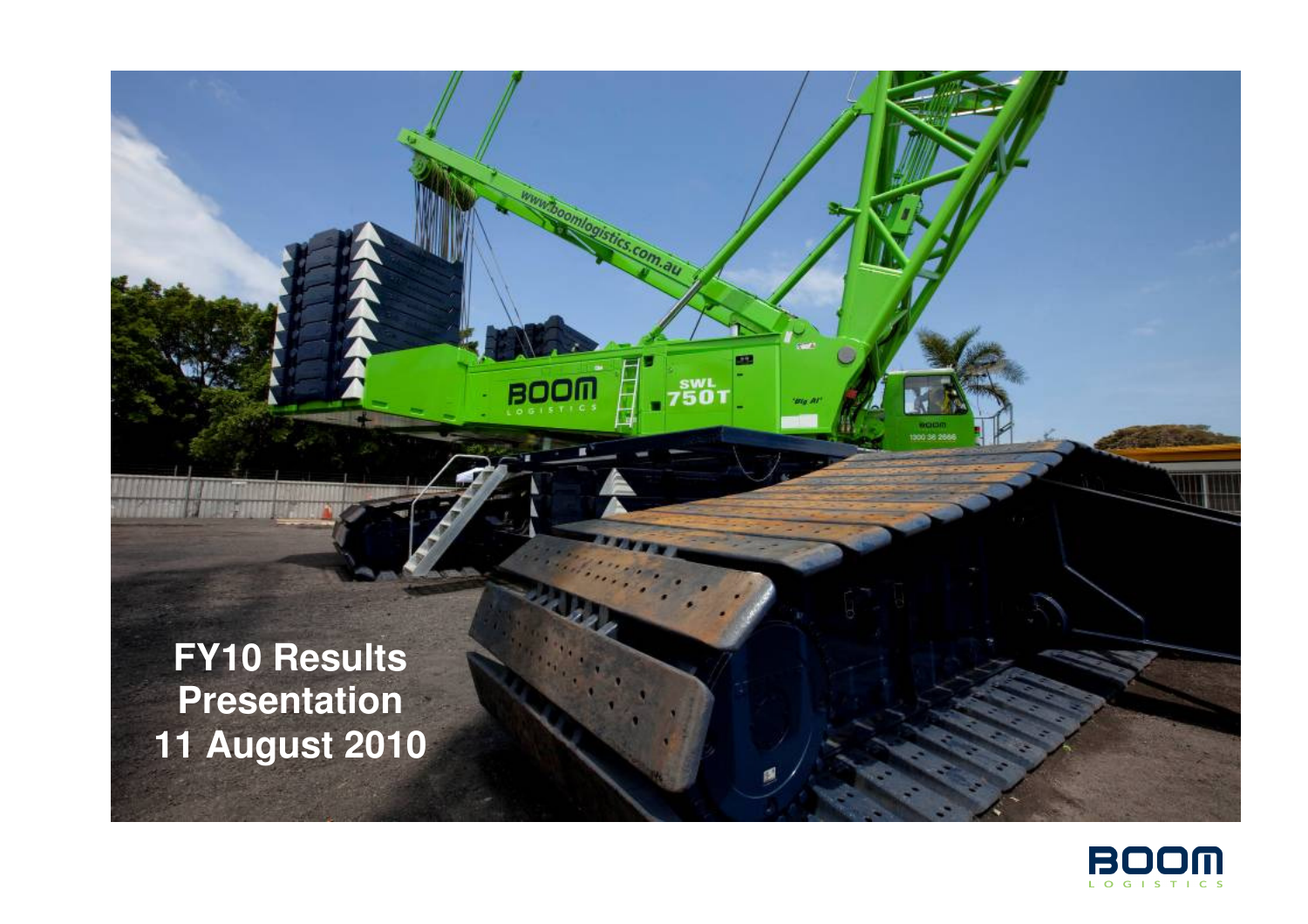### **Summary**

**We have been through a severe market and industry downturn as evidenced by our FY10 trading NPAT of \$4.1m** 

**We are seeing strong signs of recovery, indicating the worst is behind us** 

- Crane Wet Hire utilisation back up to 81% in Q4 FY10.
- Group revenue per day back above \$1m in Q4 FY10 (last achieved in Q2 FY09).
- **We have repositioned the business for growth** 
	- Strengthened the balance sheet through debt reduction (net debt to equity of 38%, down from 96% at 30 June 2009).
	- Restructured under-performing businesses.
	- Actively re-shaped the crane fleet mix to reflect focus on industrial services and major project development:
		- o86 cranes sold in FY09 and FY10 (predominantly older, low capacity units).
		- oInvested \$42m in mobile cranes in FY10.
		- oAll mobile crane investment directed towards key customers in growth markets.

**Growth prospects for Boom are substantial – in the near term and over the next 5 years** 

- Projects in the resources, energy and utilities sectors of nearly \$50 billion underway.
- Boom well-positioned to target both construction activity and ongoing maintenance.
- Recent contract wins underline the strength of Boom's value proposition to capture the growth opportunity.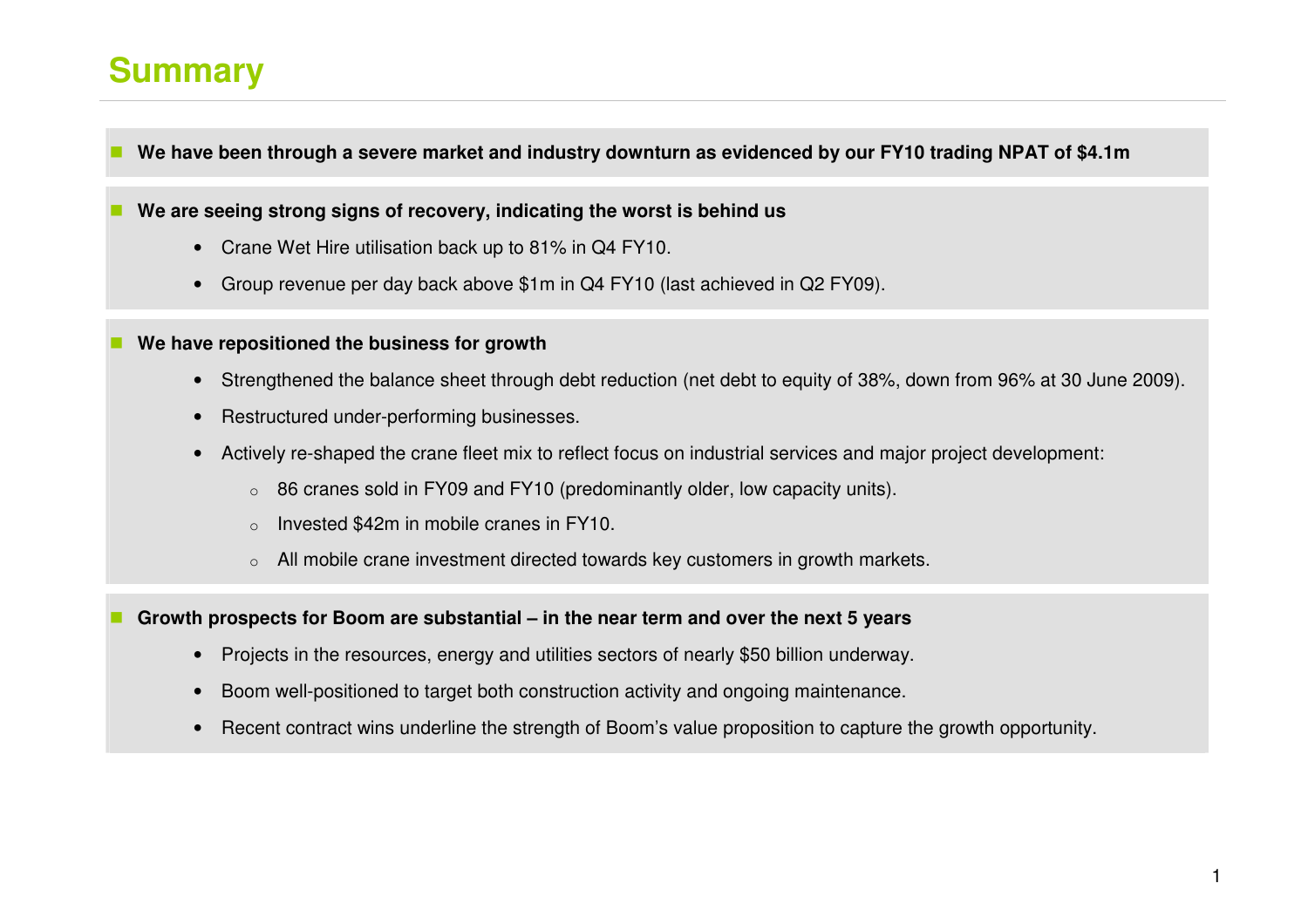# **Boom Logistics Overview**

| <b>Crane Logistics</b>                                                                                                                                                                                                                                                                                                                                                                                                                                                                                                                                                                                                                                                                             | <b>Boom Sherrin</b>                                                                                                                                                                                                                                                                                                                                                                                                                                                              | <b>James Equipment</b>                                   |
|----------------------------------------------------------------------------------------------------------------------------------------------------------------------------------------------------------------------------------------------------------------------------------------------------------------------------------------------------------------------------------------------------------------------------------------------------------------------------------------------------------------------------------------------------------------------------------------------------------------------------------------------------------------------------------------------------|----------------------------------------------------------------------------------------------------------------------------------------------------------------------------------------------------------------------------------------------------------------------------------------------------------------------------------------------------------------------------------------------------------------------------------------------------------------------------------|----------------------------------------------------------|
| FY10 Revenue \$224 million                                                                                                                                                                                                                                                                                                                                                                                                                                                                                                                                                                                                                                                                         | FY10 Revenue \$78 million                                                                                                                                                                                                                                                                                                                                                                                                                                                        | FY10 Revenue \$23 million                                |
| Net Trading Assets <sup>1</sup> \$267 million                                                                                                                                                                                                                                                                                                                                                                                                                                                                                                                                                                                                                                                      | Net Trading Assets <sup>1</sup> \$129 million                                                                                                                                                                                                                                                                                                                                                                                                                                    | Net Trading Assets <sup>1</sup> \$10 million             |
| Australia's largest provider of crane logistics<br>services<br>Strong value proposition based on:<br>Equipment;<br>$\bullet$<br>Operational capability;<br>$\bullet$<br>Engineering expertise; and<br>Best practice safety and quality<br>systems.<br>Resources and infrastructure to support<br>customers in high-growth markets<br>• Over 530 cranes<br>• 23 depots nationwide, 850 employees<br>Delivers industrial services and major project<br>development support to a significant number of<br>blue chip customers in:<br>Resources<br>$\bullet$<br>Energy<br><b>Utilities</b><br>Infrastructure<br>Contract-based customer relationships with strong<br>track record of contract renewals | Nationwide provider of travel<br>towers and access equipment hire<br>Over 6,000 items of access and<br>general hire equipment including<br>over 320 elevated work platforms<br>and travel towers<br>Strong value proposition<br>particularly in the utilities sector:<br>Equipment;<br>Operational expertise; and<br>Best practice safety and<br>quality systems<br>22 branches nationwide, 320<br>employees<br>Strategic move to more contract-<br>based customer relationships | Specialist crane sales and<br>crane maintenance business |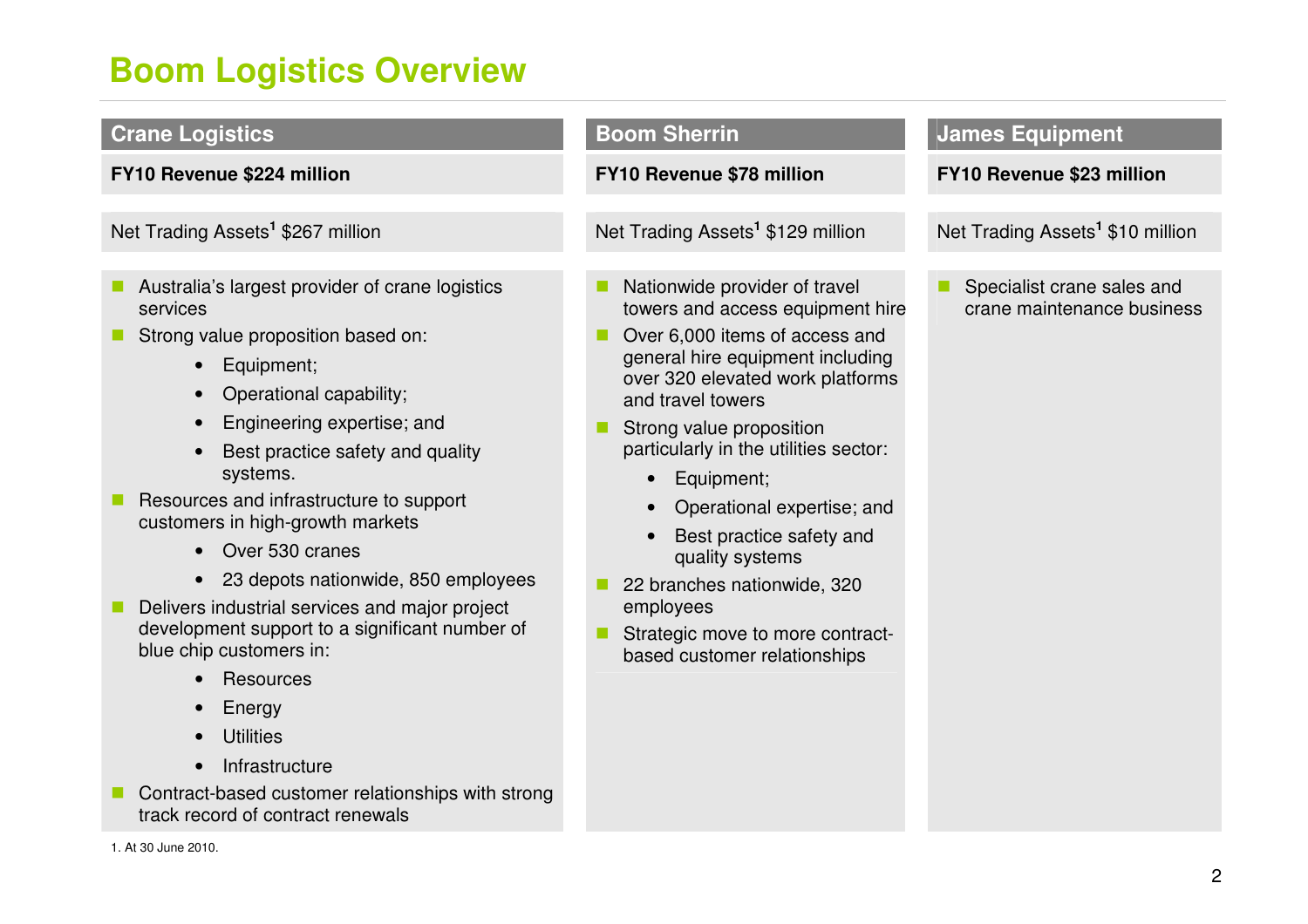

# **FY10 Results**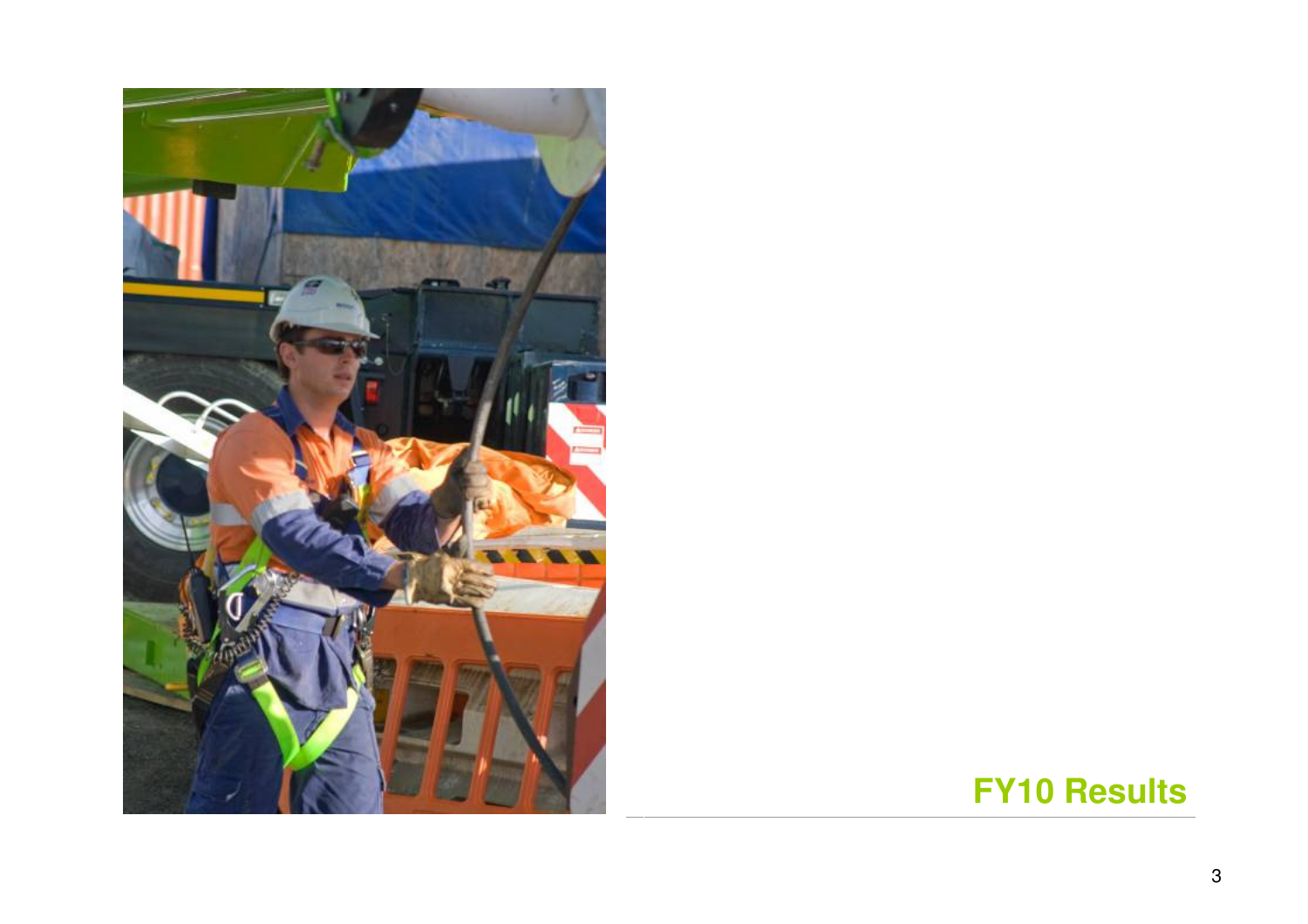# **FY10 Trading Results**

**Severe trading conditions since 2H FY09 but strong recovery in Q4 FY10.** 

**Substantial improvement in 2H FY10 EBIT: up 46% on 1H FY10 and 89% up on 2H FY09.** 

| \$m                            | 1H09   | 2H09   | <b>FY09</b> | <b>1H10</b>    | 2H10   | <b>FY10</b> | <b>1H10</b><br>pcp | 2H10<br>pcp | <b>FY10</b><br>pcp |
|--------------------------------|--------|--------|-------------|----------------|--------|-------------|--------------------|-------------|--------------------|
| <b>Crane Logistics</b>         | 146.3  | 116.3  | 262.6       | 106.9          | 117.0  | 223.9       |                    |             |                    |
| <b>Boom Sherrin</b>            | 47.3   | 37.6   | 84.9        | 38.2           | 40.1   | 78.3        |                    |             |                    |
| James Equipment                | 29.9   | 19.6   | 49.5        | 17.7           | 5.7    | 23.4        |                    |             |                    |
| <b>Total Revenue</b>           | 223.5  | 173.5  | 397.0       | 162.8          | 162.8  | 325.6       | (27%)              | (6%)        | (18%)              |
| <b>EBITDA</b>                  | 47.8   | 21.5   | 69.3        | 19.9           | 21.3   | 41.2        | (58%)              | (1%)        | (41%)              |
| <b>EBITDA</b> margin           | 21%    | 12%    | 17%         | 12%            | 14%    | 13%         |                    |             |                    |
| Depreciation                   | (17.0) | (17.2) | (34.2)      | (14.6)         | (15.2) | (29.8)      |                    |             |                    |
| Profit on sale of fixed assets |        | 0.4    | 0.4         | $\blacksquare$ | 0.4    | 0.4         |                    |             |                    |
| <b>EBITA</b>                   | 30.8   | 4.7    | 35.5        | 5.3            | 7.6    | 12.9        | (83%)              | 62%         | (64%)              |
| <b>EBITA</b> margin            | 14%    | 3%     | 9%          | 3%             | 5%     | 4%          |                    |             |                    |
| Amortisation                   | (1.1)  | (1.0)  | (2.1)       | (0.5)          | (0.5)  | (1.0)       |                    |             |                    |
| <b>EBIT</b>                    | 29.7   | 3.7    | 33.4        | 4.8            | 7.0    | 11.8        | (84%)              | 89%         | (65%)              |
| Net interest                   | (10.0) | (6.5)  | (16.5)      | (7.5)          | (3.5)  | (11.0)      |                    |             |                    |
| Profit before tax              | 19.7   | (2.8)  | 16.9        | (2.7)          | 3.5    | 0.8         | (114%)             | 225%        | (101%)             |
| Tax                            | (5.9)  | 1.0    | (4.9)       | 3.1            | 0.2    | 3.3         |                    |             |                    |
| <b>NPAT</b>                    | 13.8   | (1.8)  | $12.0$      | 0.4            | 3.7    | 4.1         | (97%)              | 306%        | (66%)              |

1. A reconciliation of the Statutory Reported result and the Trading result as reported in this presentation is set out at Appendix 1.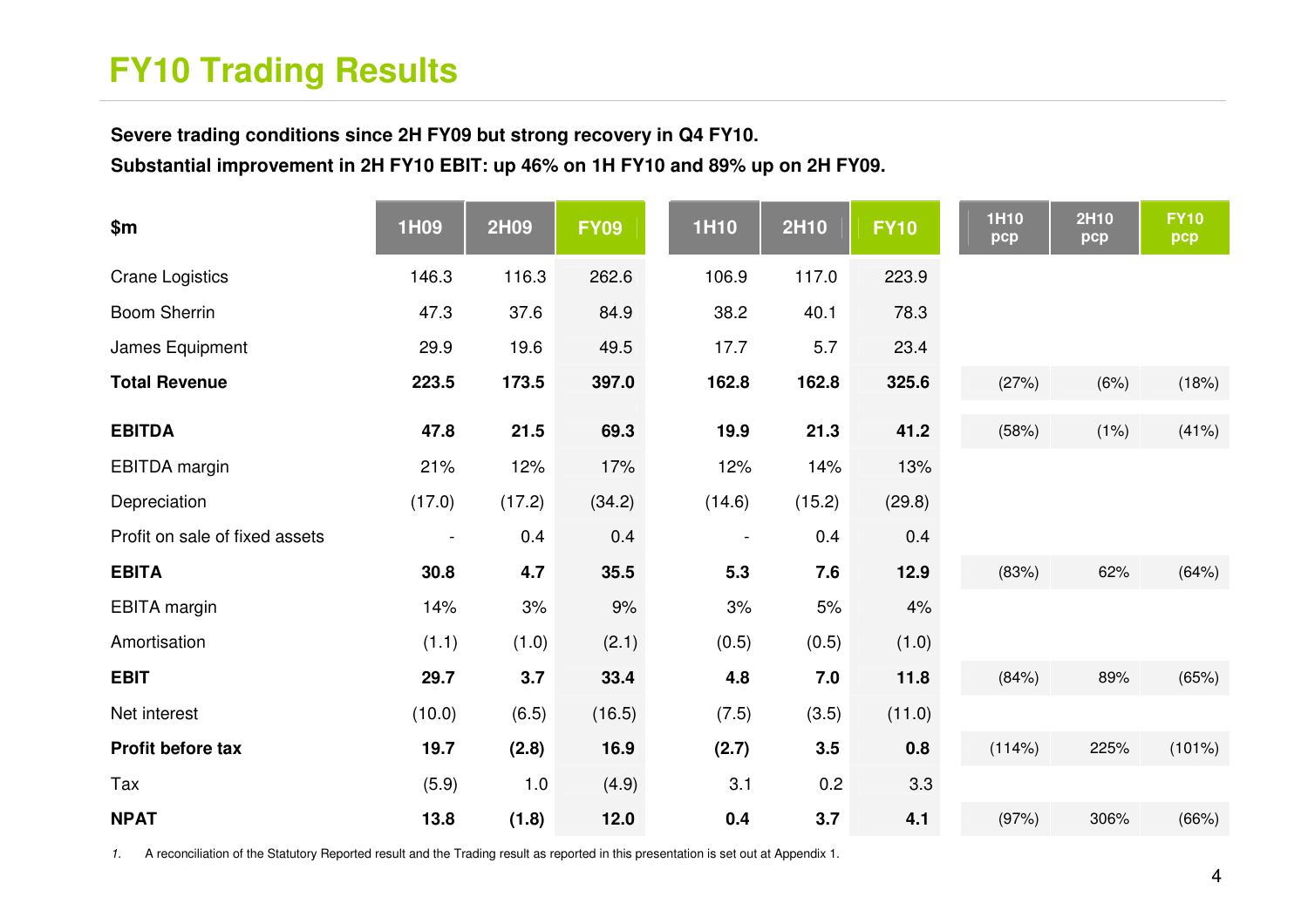# **FY10 Divisional Results**

**Revenue improvement of 9% in Crane Logistics and 5% in Boom Sherrin in 2H FY10 versus 1H FY10. Strong EBIT improvement of 27% in Crane Logistics and 8% in Boom Sherrin in 2H FY10 versus 1H FY10.** 

| \$m                          | 1H09  | <b>2H09</b> | <b>FY09</b> | <b>1H10</b> | 2H10  | <b>FY10</b> |
|------------------------------|-------|-------------|-------------|-------------|-------|-------------|
| <b>Revenue</b>               |       |             |             |             |       |             |
| <b>Crane Logistics</b>       | 146.3 | 116.3       | 262.6       | 106.9       | 117.0 | 223.9       |
| <b>Boom Sherrin</b>          | 47.3  | 37.6        | 84.9        | 38.2        | 40.1  | 78.3        |
| James Equipment              | 29.9  | 19.6        | 49.5        | 17.7        | 5.7   | 23.4        |
| <b>Total Revenue</b>         | 223.5 | 173.5       | 397.0       | 162.8       | 162.8 | 325.6       |
|                              |       |             |             |             |       |             |
| <b>EBIT</b>                  |       |             |             |             |       |             |
| <b>Crane Logistics</b>       | 27.5  | 10.9        | 38.4        | 9.3         | 11.8  | 21.1        |
| <b>Boom Sherrin</b>          | 9.6   | 2.2         | 11.8        | 5.1         | 5.5   | 10.6        |
| James Equipment              | 1.4   | (0.5)       | 0.9         | (0.6)       | (1.4) | (2.0)       |
| National Office <sup>1</sup> | (8.8) | (8.9)       | (17.7)      | (9.0)       | (8.9) | (17.9)      |
| <b>Total EBIT</b>            | 29.7  | 3.7         | 33.4        | 4.8         | 7.0   | 11.8        |

1. National Office includes Syndicated Debt line fees of \$5.7m in FY10 (\$4.7 in FY09). Excluding Syndicated Debt line fees, National Office costs have reduced by \$0.8m in FY10.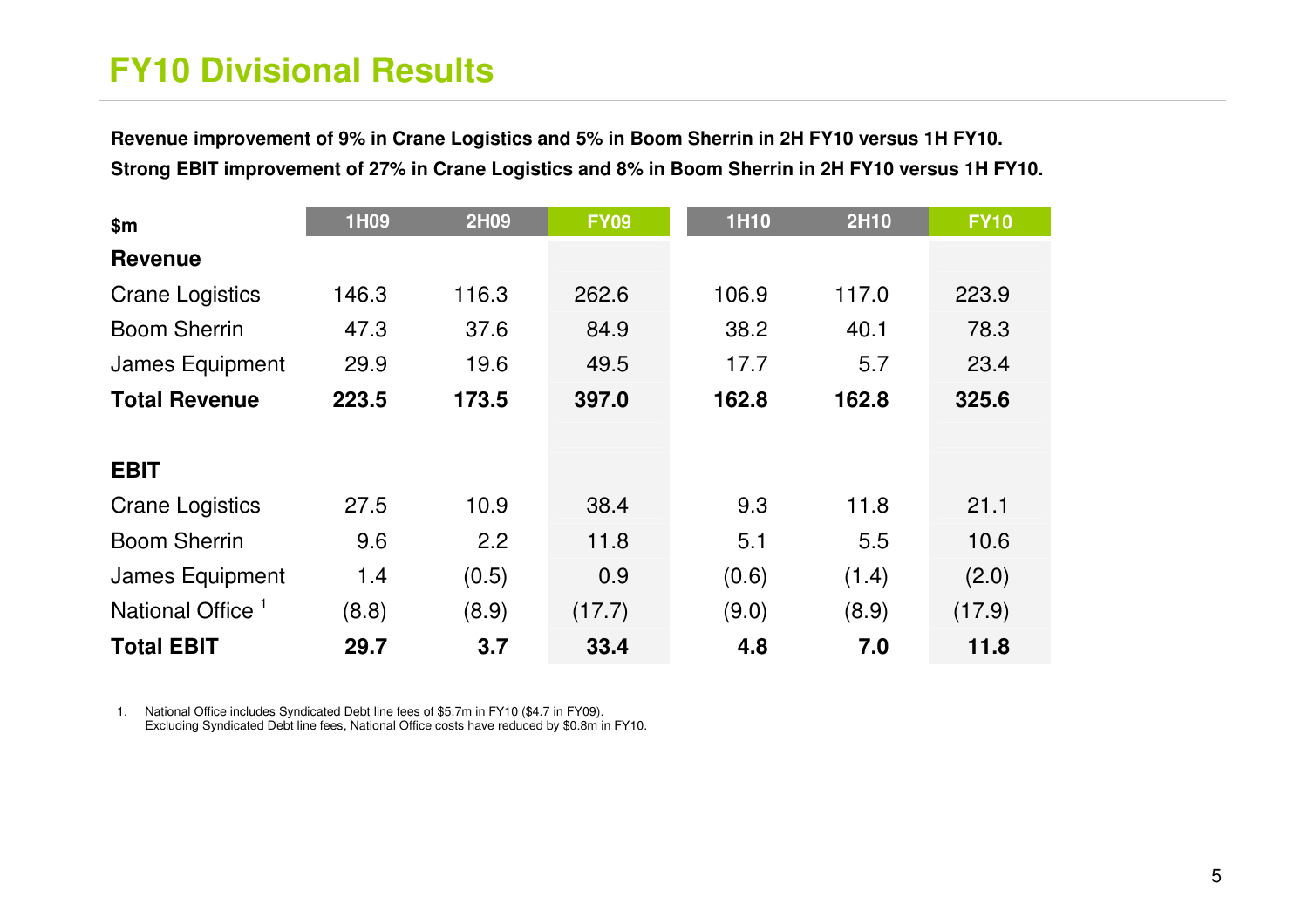### **FY10 Divisional Results – Crane Logistics**



#### **FY09 – FY10 HALF-ON-HALF MOVEMENTS**

|                | 1H09 to 2H09  | 2H09 to 1H10 1H10 to 2H10 |                |
|----------------|---------------|---------------------------|----------------|
| <b>Revenue</b> | $\sqrt{21\%}$ | $\sqrt{8\%}$              | $\Lambda$ 9%   |
| <b>EBIT</b>    | $\sqrt{60\%}$ | $\sqrt{15\%}$             | $\uparrow$ 27% |

- •Difficult trading conditions in 1H FY10.
- • Challenges in select markets has resulted in restructuring in June and July, and redeployment offleet to growth markets.
- •Strong recovery in wet hire utilisation in Q4 FY10.
- • Key markets are leading the recovery in North West WA, the Bowen Basin and Hunter Valley.
- • Positive financial effects of major contract activity and fleet investment coming through.
- • Q4 FY10 volume and profitability providing a strongentry point for further improvement in FY11.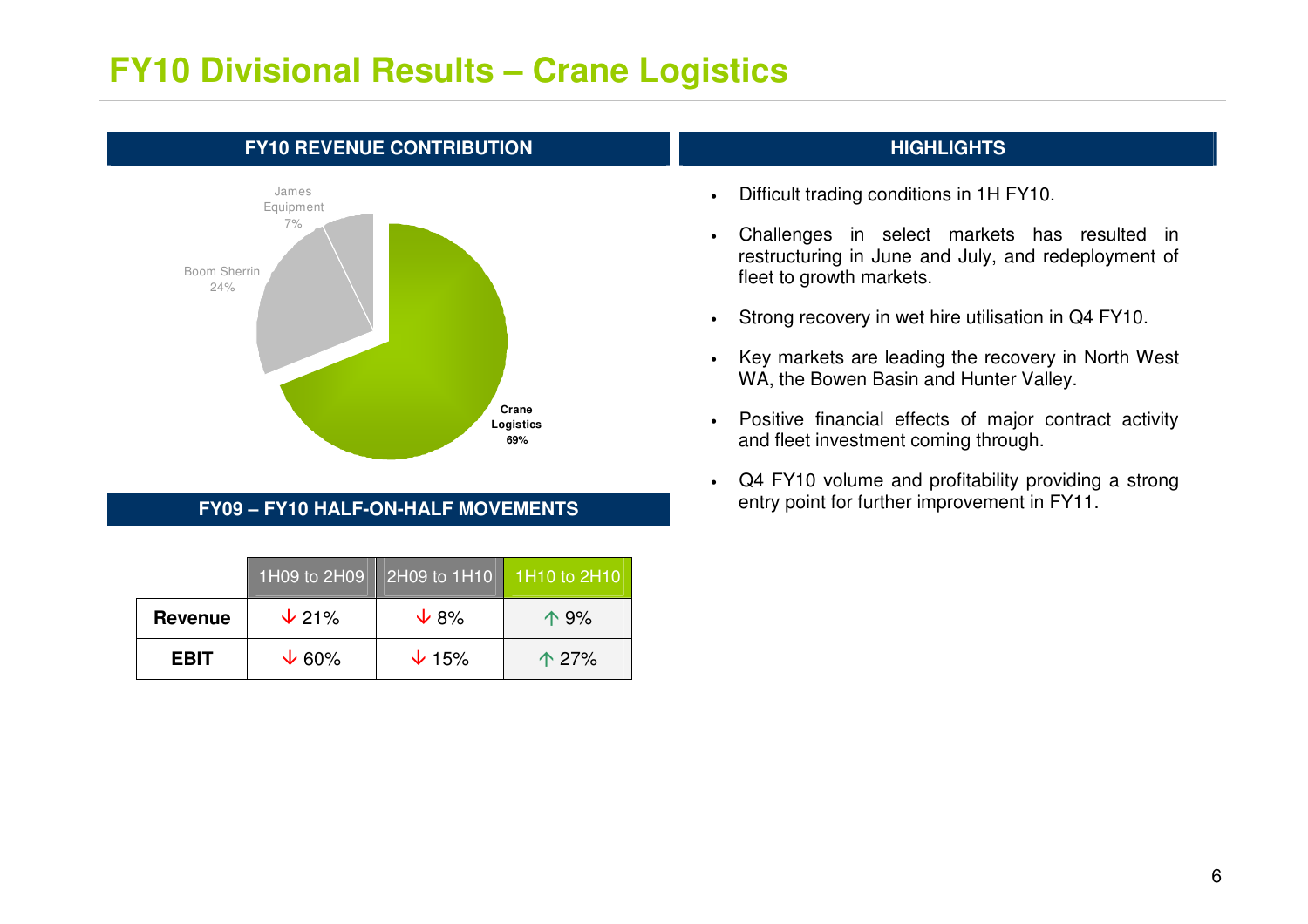#### **Quarterly Performance Indicators**

**Strong signs of recovery indicating the worst of the market downturn is over.** 

**Early evidence of Boom's strategy to drive the business in growth markets with a higher-returning fleet mix.** 

•

improvement.

#### **GROUP REVENUE PER DAY (\$ooo's)**



#### **BILLED CRANE WET HIRE HOURS**



#### **CRANE WET HIRE UTILISATION**



• Upturn in Q4 FY10 revenue per day (compared with Q3FY10) driven by:

| • Historically, |                |                             | price improvement | lags   | utilisation |
|-----------------|----------------|-----------------------------|-------------------|--------|-------------|
|                 |                | o Hunter Valley - Cranes    |                   | $+12%$ |             |
|                 | ○ Boom Sherrin |                             | $+16%$            |        |             |
|                 |                | $\circ$ Queensland - Cranes | $+23%$            |        |             |
|                 |                | Western Australia - Cranes  | $+29%$            |        |             |

Note: Crane wet hire revenue historically c. 60% of total crane logistics revenue. Expected to be c. 58% with stronger operational pull-through as Boom expands its fleet in highcapacity cranes.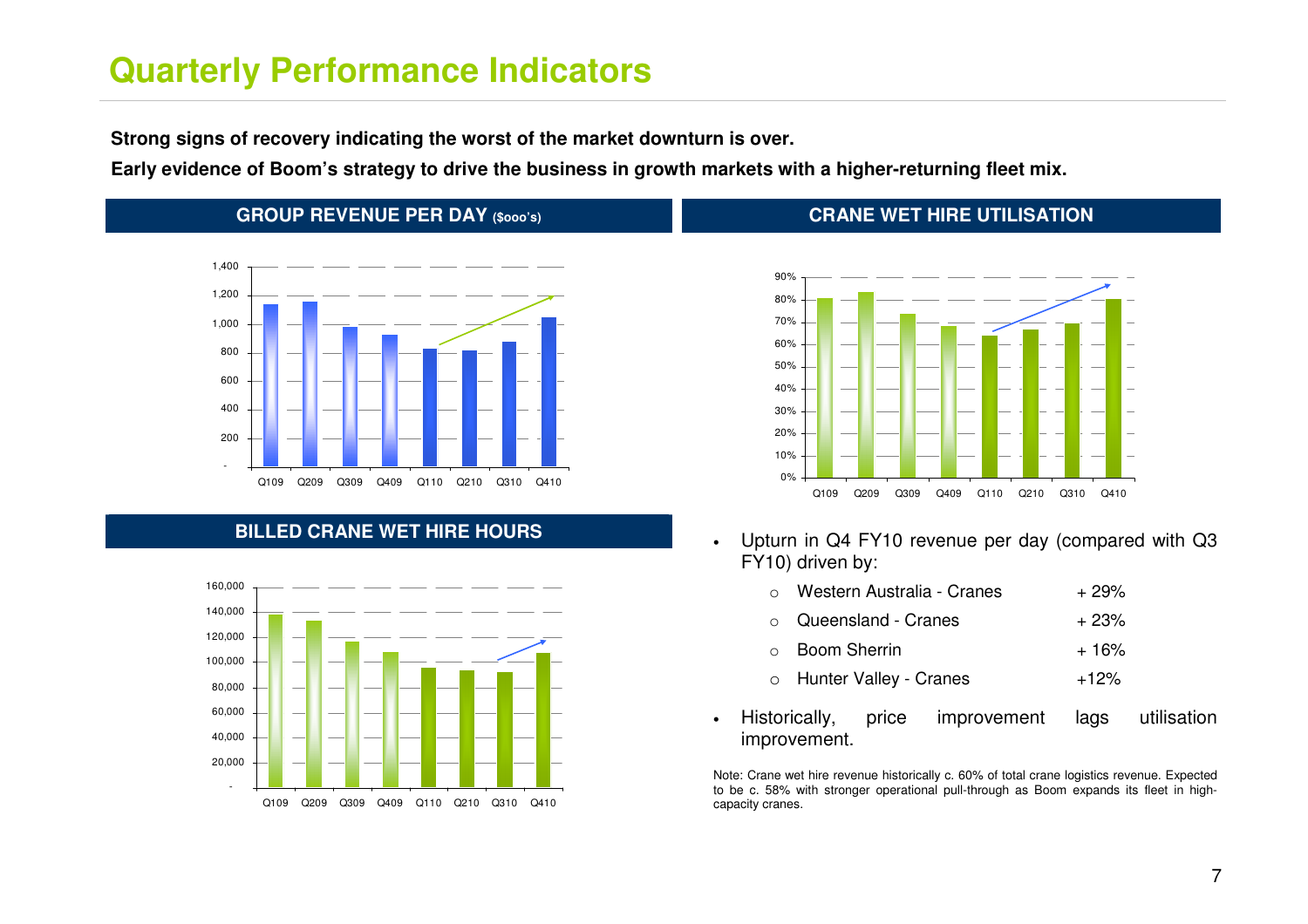#### **FY10 Divisional Results – Boom Sherrin**



#### **FY09 – FY10 HALF-ON-HALF MOVEMENTS**

|                | 1H09 to 2H09  | 2H09 to 1H10    | 1H10 to 2H10  |
|----------------|---------------|-----------------|---------------|
| <b>Revenue</b> | $\sqrt{21\%}$ | $\uparrow$ 2%   | $\uparrow$ 5% |
| <b>EBIT</b>    | $\sqrt{77\%}$ | $\uparrow$ 132% | $\Lambda$ 8%  |

- • Consistently improving second half revenue performance from Travel Towers.
- • Growth opportunities driven by major infrastructure investment by utilities and telecommunications customers.
- •Margins are returning due to increased utilisation.
- • Access equipment hire markets remain competitive although improvements were achieved in Q4 FY10.
- • Strong management and cost control has been a major factor in margin improvement.
- • Q4 FY10 Travel Tower volume and pipeline providing a sound lead into FY11.



#### **Revenue per day**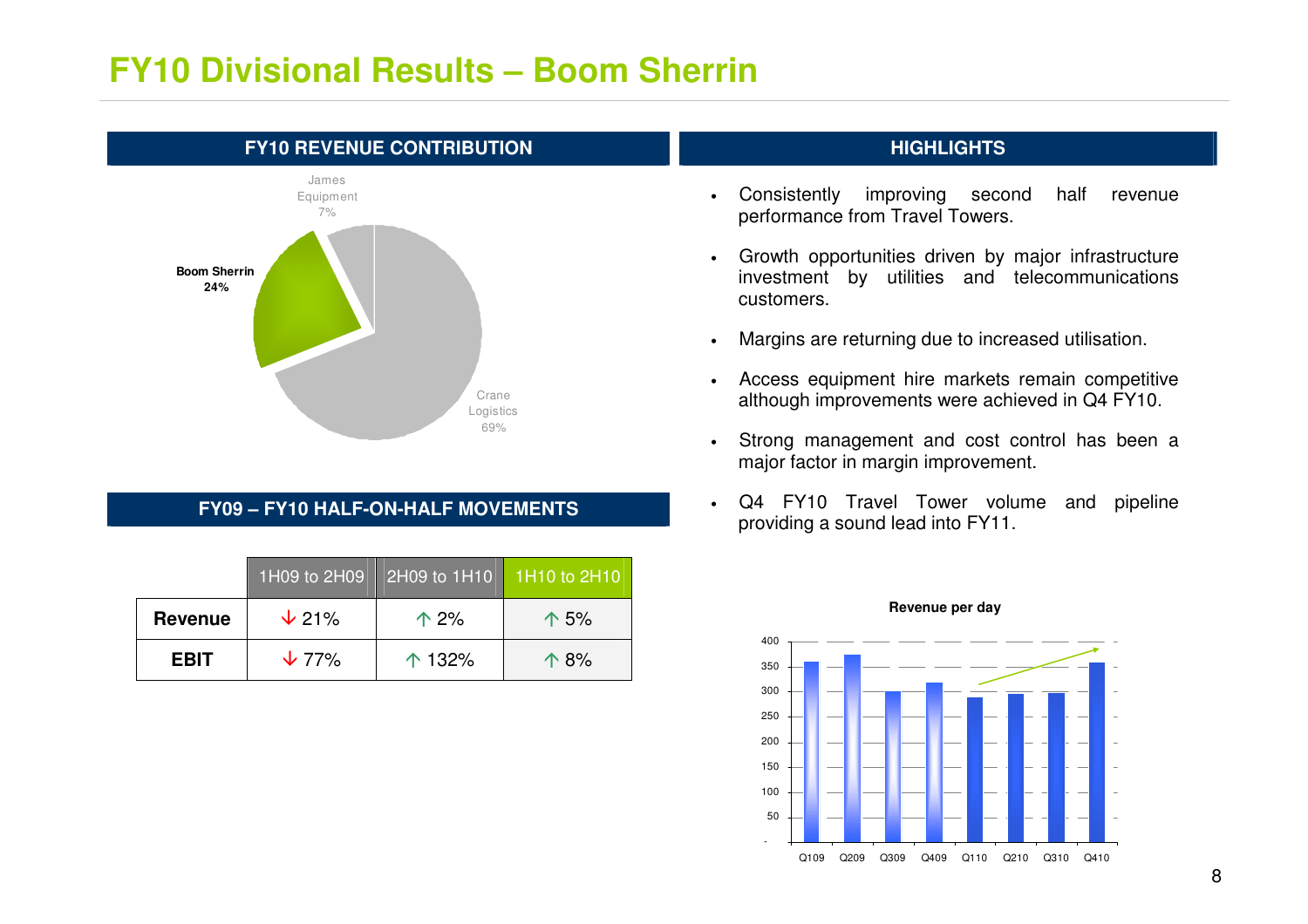#### **FY10 Divisional Results – Other**

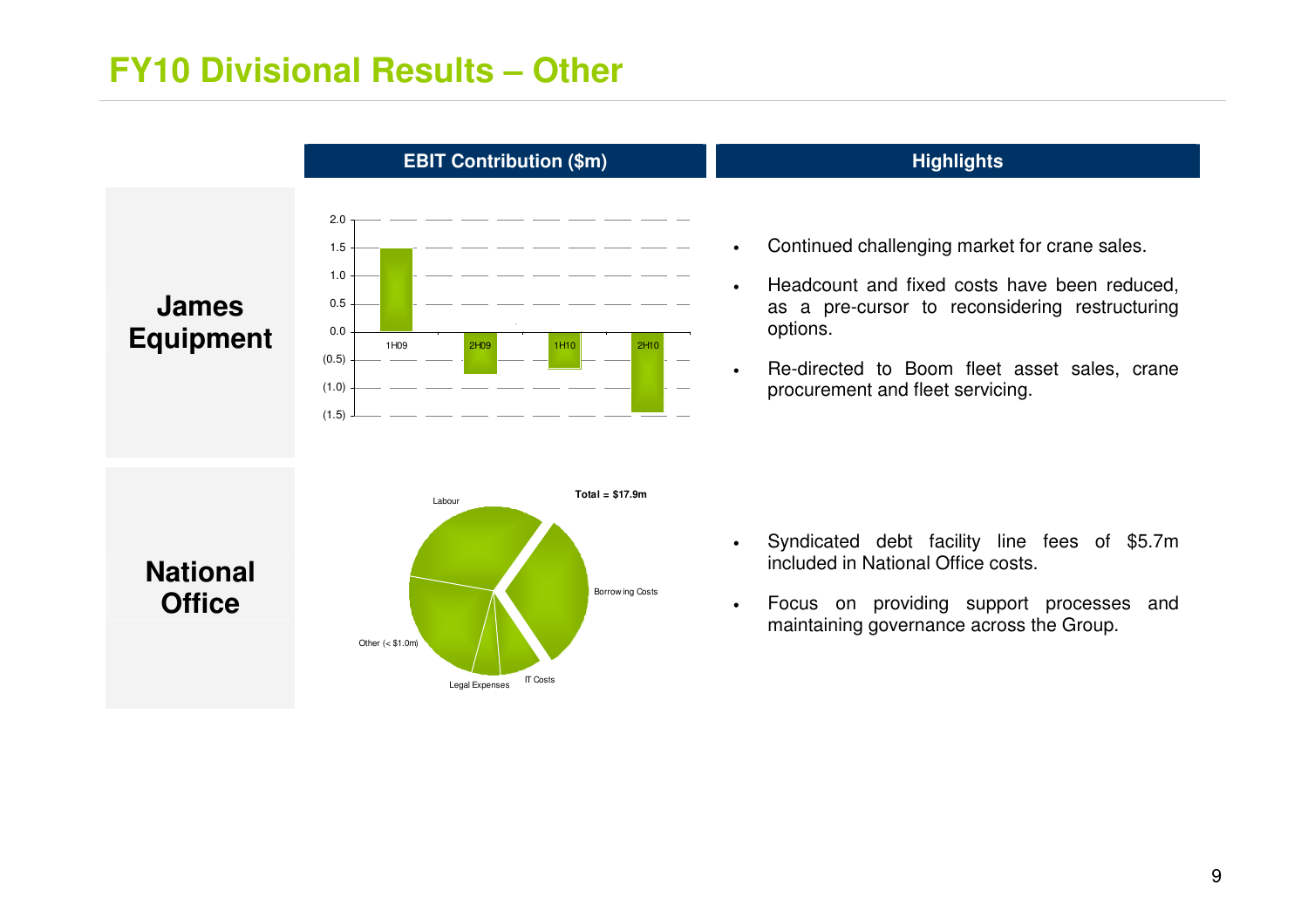### **Balance Sheet**

| \$m                                     | 30 June<br>2009 | 30 June<br>2010 | \$m\$<br><b>M</b> vmt |
|-----------------------------------------|-----------------|-----------------|-----------------------|
| Cash                                    | 10.6            | 10.1            | (0.5)                 |
| <b>Trade Receivables</b>                | 52.0            | 59.3            | 7.3                   |
| <b>Other Receivables</b>                | 13.0            | 4.0             | (9.0)                 |
| Inventories                             | 25.0            | 9.1             | (15.9)                |
| <b>Assets Held For Sale</b>             | 7.8             | 5.3             | (2.5)                 |
| Plant & Equipment                       | 351.9           | 367.0           | 15.1                  |
| Intangibles                             | 91.5            | 90.4            | (1.1)                 |
| Other current & non-current assets      | 4.9             | 6.5             | 1.6                   |
| <b>Total Assets</b>                     | 556.7           | 551.8           | (4.9)                 |
|                                         |                 |                 |                       |
| $\mathbf{1}$<br>Payables                | 23.5            | 43.1            | 19.6                  |
| <b>Borrowings</b>                       | 245.9           | 135.1           | (110.8)               |
| Provisions                              | 13.7            | 12.3            | (1.4)                 |
| Other current & non-current liabilities | 28.9            | 26.4            | (2.5)                 |
| <b>Total Liabilities</b>                | 312.0           | 216.9           | (95.1)                |
|                                         |                 |                 |                       |
| <b>Net Assets</b>                       | 244.7           | 334.9           | 90.2                  |

- Completion of \$87 million equity raising and SharePurchase Plan strengthened the Balance Sheet for future growth.
- Reduction of \$111 million in gross debt (via net equity raising proceeds, operating cash flows and tax refunds).
- Strategic capital investment of \$42m in mobile cranes still undertaken during a period of debt reduction.
- Net Debt to Equity of 38% (96% at June 2009).
- Compliance, with headroom, across all banking covenants.
- As at 30 June 2010:
	- o Net Tangible Assets per share of \$0.53.
	- o Net Assets per share of \$0.73.

1. FY10 payables includes \$17m of Letters of Credit relating to capital procured on deferred payment terms. This amount will transfer to Borrowings in FY11.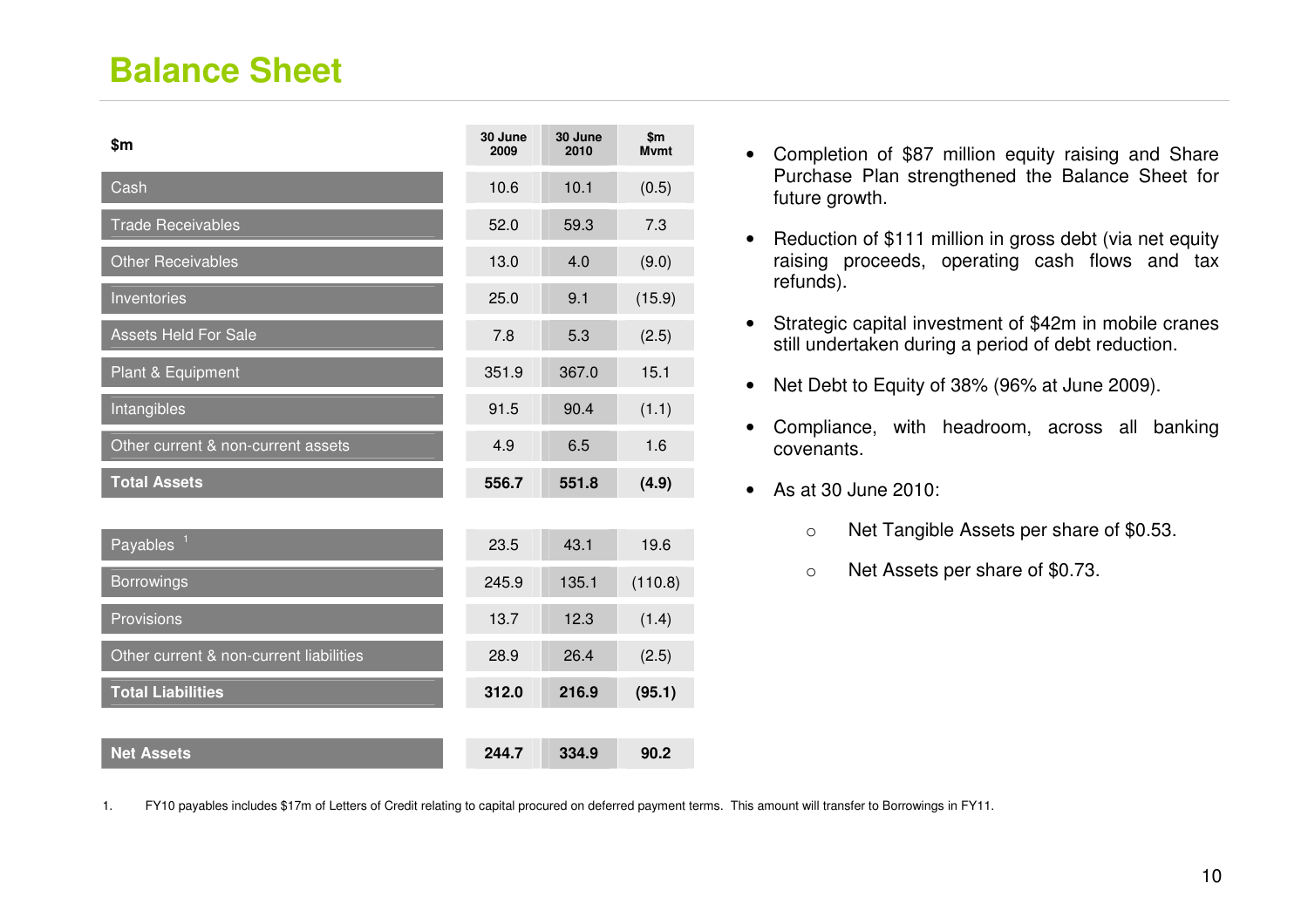| \$m                                              | <b>FY09</b> | <b>FY10</b> | $\mathbf{m}$<br><b>M</b> vmt |
|--------------------------------------------------|-------------|-------------|------------------------------|
| Net receipts / (payments) <sup>1</sup>           | 84.6        | 43.1        | (41.4)                       |
| Net interest received / (paid)                   | (16.8)      | (12.0)      | 4.7                          |
| Income tax received / (paid)                     | (0.2)       | 14.1        | 14.4                         |
| Cash provided from operating activities          | 67.6        | 45.3        | (22.3)                       |
| Purchase of plant and equipment                  | (38.0)      | (32.5)      | 5.5                          |
| Proceeds from the sale of plant and<br>equipment | 10.8        | 7.0         | (3.8)                        |
| Cash used in investing activities                | (27.2)      | (25.5)      | 1.7                          |
| Repayments of borrowings                         | (153.3)     | (119.0)     | 34.3                         |
| Proceeds from borrowings                         | 125.1       | 16.6        | (108.5)                      |
| Payment of dividends                             | (3.4)       |             | 3.4                          |
| Proceeds from issue of shares                    |             | 86.8        | 86.8                         |
| Payments for issuing shares                      |             | (4.6)       | (4.6)                        |
| Cash used in financing activities                | (31.6)      | (20.2)      | 11.4                         |
|                                                  |             |             |                              |
| Net increase / (decrease) in cash                | 8.8         | (0.5)       | (9.2)                        |
| <b>Closing cash</b>                              | 10.6        | 10.1        | (0.5)                        |

- Sound cash flow disciplines through challenging trading period.
- Significant operating cash flow improvement in Q4 FY10.
- \$15m of FY10 capital expenditure funded through cash.
- $$14.6$  million of tax refunds<sup>2</sup> and \$0.5 million of associated interest received are reflected in the cash flow position.
- No dividend declared for FY10. Future dividends will be determined each period by the Board having regard to a number of factors including investment general economic conditions, opportunities, Boom's operating performance and financial position.

2. James Equipment Trade Finance repayments of \$12m are included in net receipts / payments.

3. Tax refunds comprise \$9.7m relating to prior years (pre FY09) and \$4.9m relating to FY09.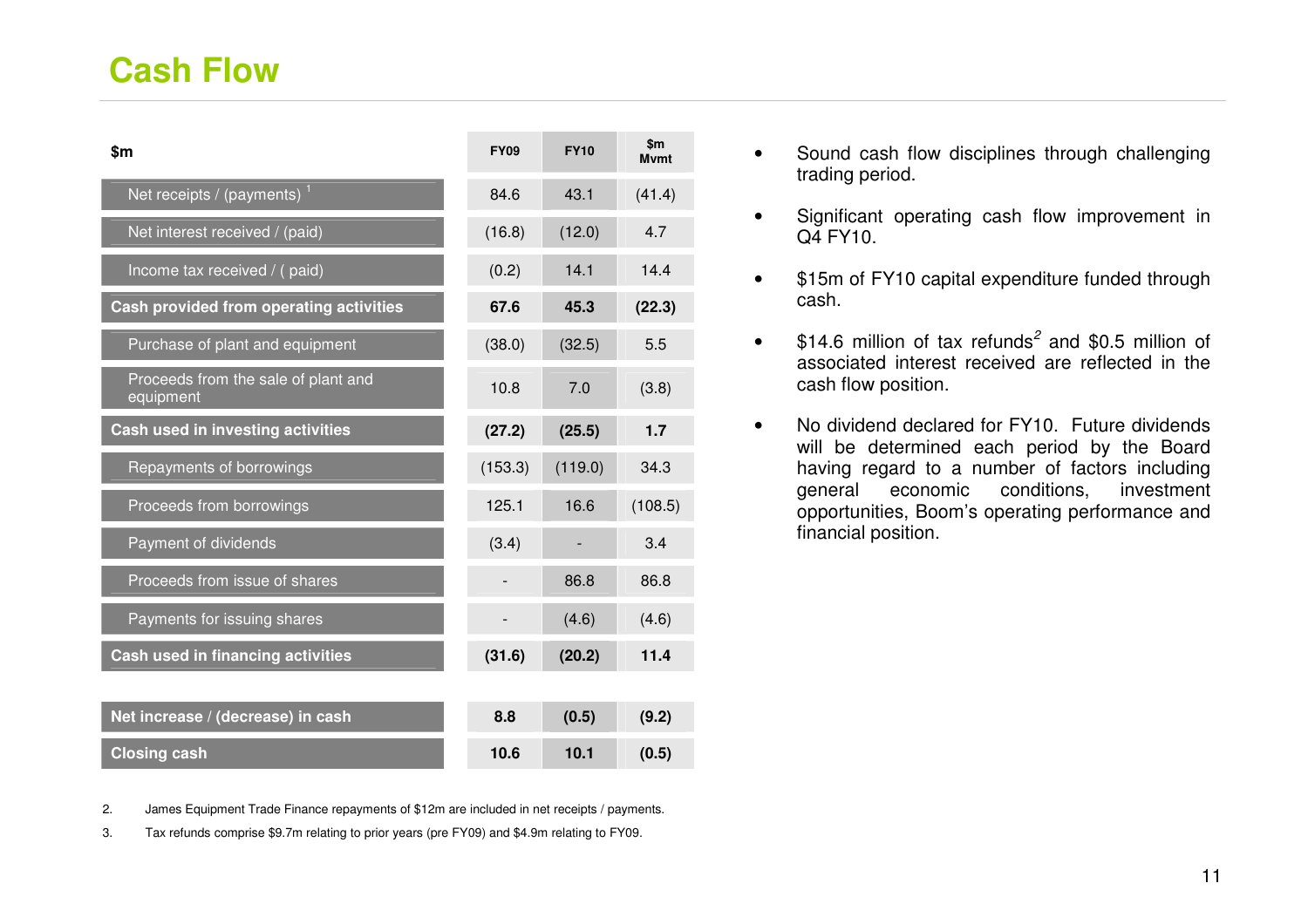

# **Strategy Update**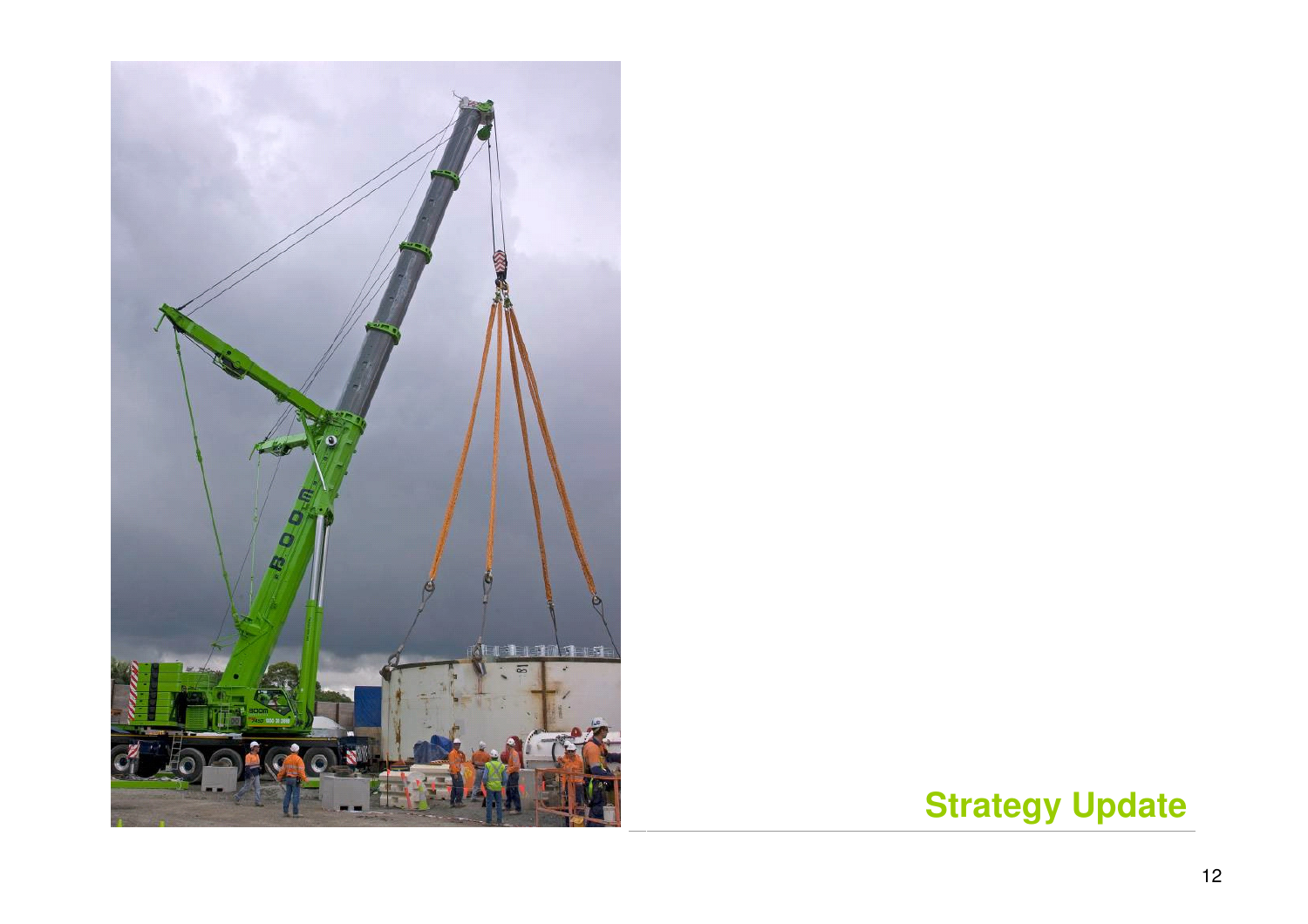# **Boom's Strategy**

a sa kacamatan ing Kabupatèn Kabupatèn Ing

**Boom's strategy is premised on:** 

- $\Box$ **Safety – for our people, our customers, the community and the environment; and**
- Shareholder Value to maximise Boom's value for our shareholders.

**The key elements of our strategy are to continue to:** 

| <b>STRONG</b><br><b>CUSTOMER</b><br><b>VALUE PROPOSITION</b>               | Enhance Boom's core value proposition for our customers based on total solutions<br>involving equipment, operational capability, engineering expertise and best-practice<br>safety and quality systems.                                                  |
|----------------------------------------------------------------------------|----------------------------------------------------------------------------------------------------------------------------------------------------------------------------------------------------------------------------------------------------------|
| <b>CUSTOMER FOCUS</b><br><b>IN</b><br><b>HIGH-GROWTH</b><br><b>MARKETS</b> | Target contract-based customer relationships in high-growth industrial services and<br>major project development markets in the resources, energy, utilities and infrastructure<br>sectors that are strongly aligned with Boom's core value proposition. |
| <b>RE-BALANCE</b><br>THE.<br><b>FLEET</b>                                  | Re-balance the crane fleet in line with customer needs in our chosen markets, with an<br>emphasis on investment in high-end cranes that deliver strong returns and strong<br>operational pull-through (operators, transport and other assets).           |
| <b>BUILD</b><br><b>CAPABILITIES</b>                                        | Develop our people, processes and systems to deliver our value proposition to our<br>customers and to generate strong returns for our shareholders.                                                                                                      |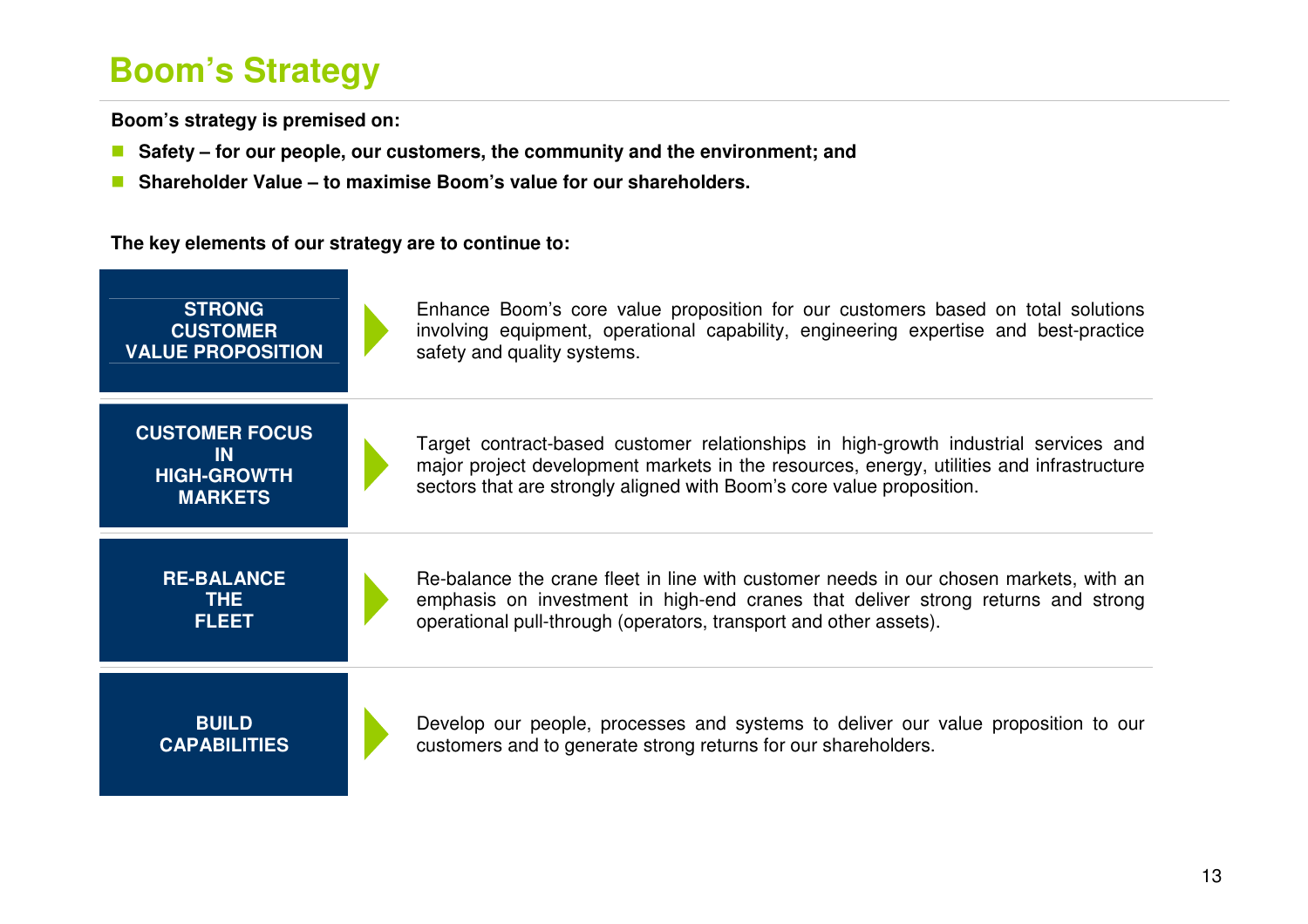# **Core Value Proposition**

**Boom delivers industrial services and supports major project development for customers in the resources, energy, utilities and infrastructure sectors.** 

**Our customer value proposition is based on total solutions involving:**

| <b>EQUIPMENT</b>                            | Fleet adapted to industry requirements in resources, energy, utilities and<br>infrastructure projects<br>Well-maintained fleet with maintenance records and KPI reporting for customers<br>$\bullet$                                                                                                   |
|---------------------------------------------|--------------------------------------------------------------------------------------------------------------------------------------------------------------------------------------------------------------------------------------------------------------------------------------------------------|
| <b>OPERATIONAL</b><br><b>CAPABILITY</b>     | Experienced and trained workforce of Supervisors, Crane Operators and Riggers<br>Resources and infrastructure to support customers in our core markets<br>$\bullet$<br>Planned and configured services involving operators, cranes and transport to meet<br>$\bullet$<br>complex customer requirements |
| <b>ENGINEERING</b><br><b>EXPERTISE</b>      | Pre-lift customer site survey and analysis<br>Detailed engineering lift studies to drive safety and cost effectiveness<br><b>Project Planning and Project Management</b>                                                                                                                               |
| <b>SAFETY AND QUALITY</b><br><b>SYSTEMS</b> | Cultural alignment with our customer base: uncompromising safety focus<br>ISO 9001 and AS4801 certification<br>Best practices in safety systems, processes and organisation                                                                                                                            |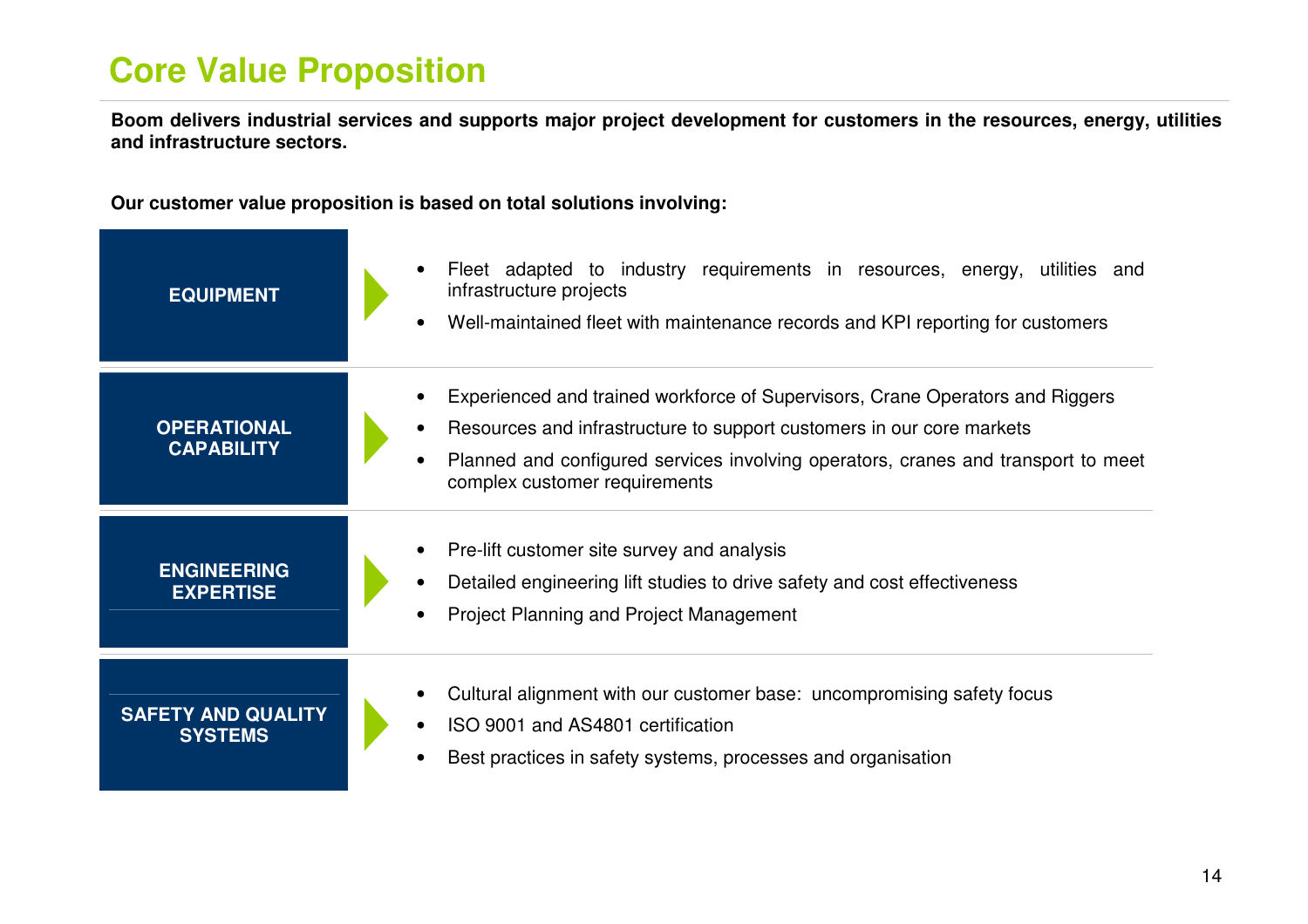#### **Boom's Value Proposition at work – 2 case studies**



#### **Complex, heavy-lift mining construction project**

- • 750t crawler and operational team contracted for full utilisation over a fixed term of 8 months.
- • Boom selected for its best-in-class asset, operational team and work methods.
- • Daily pre-lift planning and safety meetings on-site, integrated with customer's operations.
- • Latest safety systems and processes providing detailed load data of each lift.



#### **Multi-site crane logistics in the coal mining industry**

- Contract-based, crane logistics across multiple sites for a major coal mining customer. Relationship >10 years.
- • Boom provides logistics management, operators and lift design services for the customer's plant maintenance programs.
- •Fleet of 45 cranes and support equipment.
- • More than 90 qualified operators with site-specificknowledge, specialist skills and safety training.
- •Monthly operational KPI reporting for customer.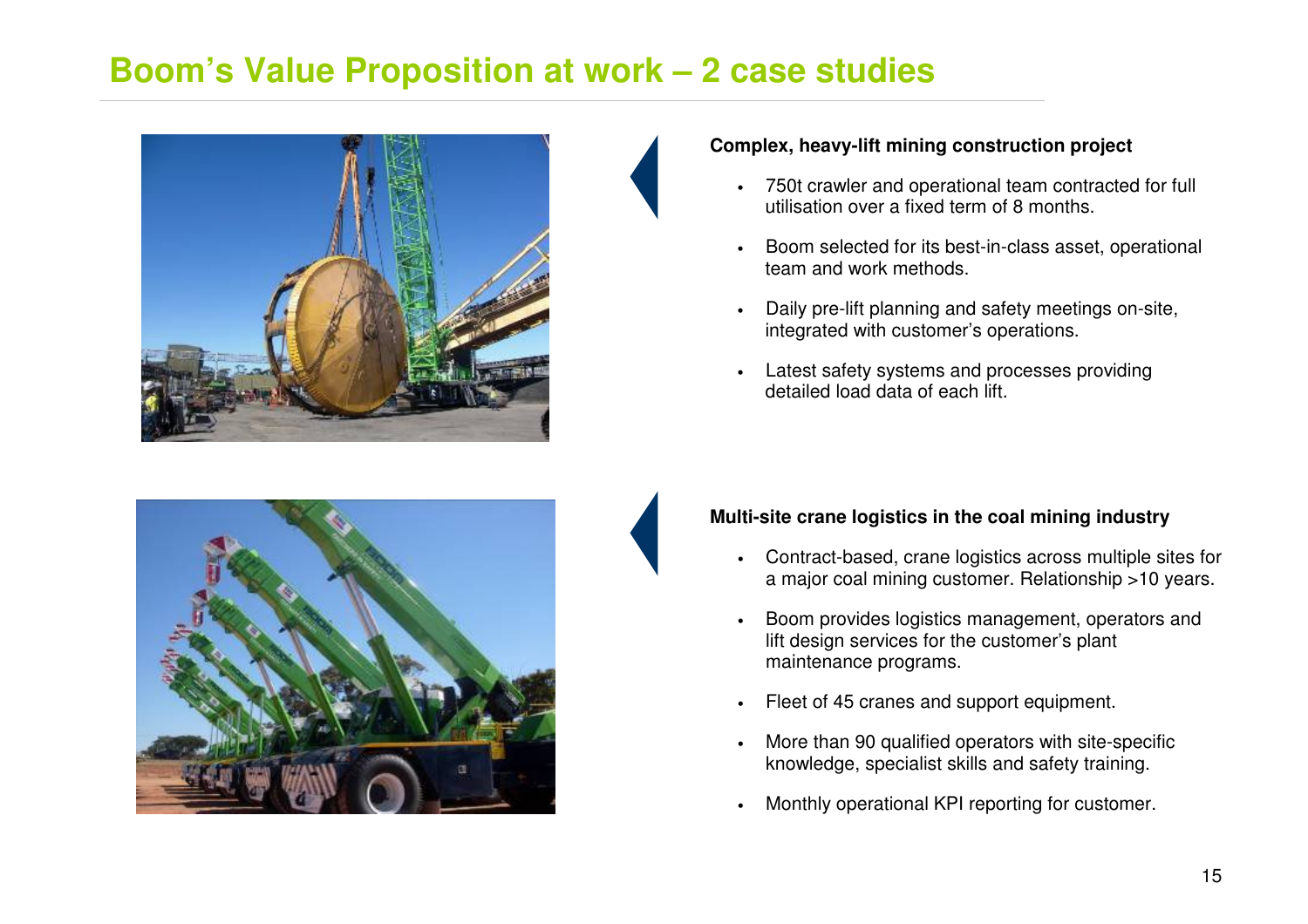### **Customer Focus**

**We will continue to focus on delivering industrial services and major project development support to customers in resources, energy, utilities and infrastructure.** 

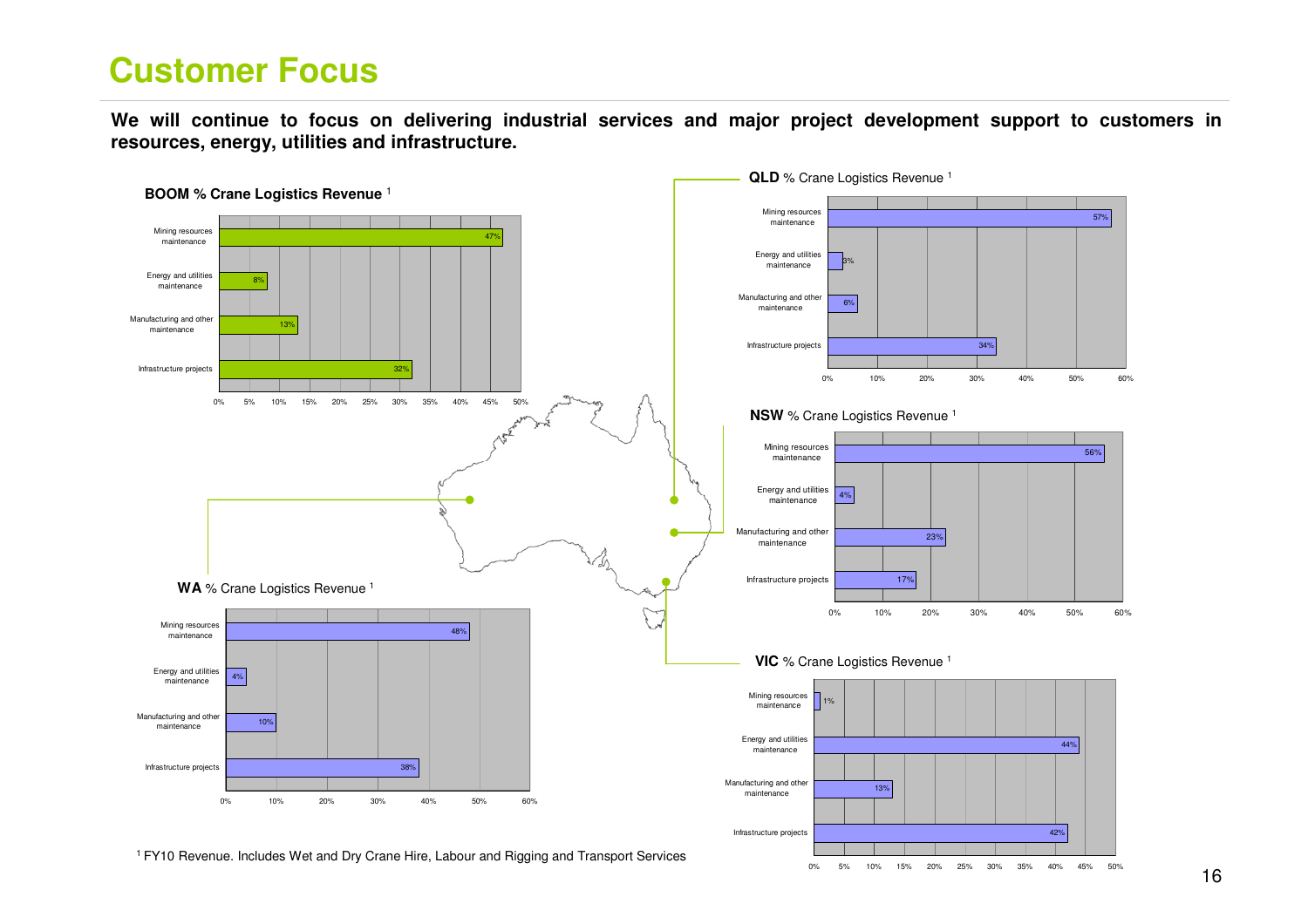# **Growth Potential**

**Growth prospects for crane logistics in our core markets, in the near term and over the next 5 years, are substantial <sup>2</sup>. Boom is well-positioned to target construction activity and ongoing maintenance contracts.** 



1BIS Shrapnel Engineering Construction in Australia 2009/10 – 2023/24 (Mar 2010), Leighton GMO (Feb 2010), Boom Logistics analysis

2Total crane logistics revenues typically in the range of 1% to 2% of total project value.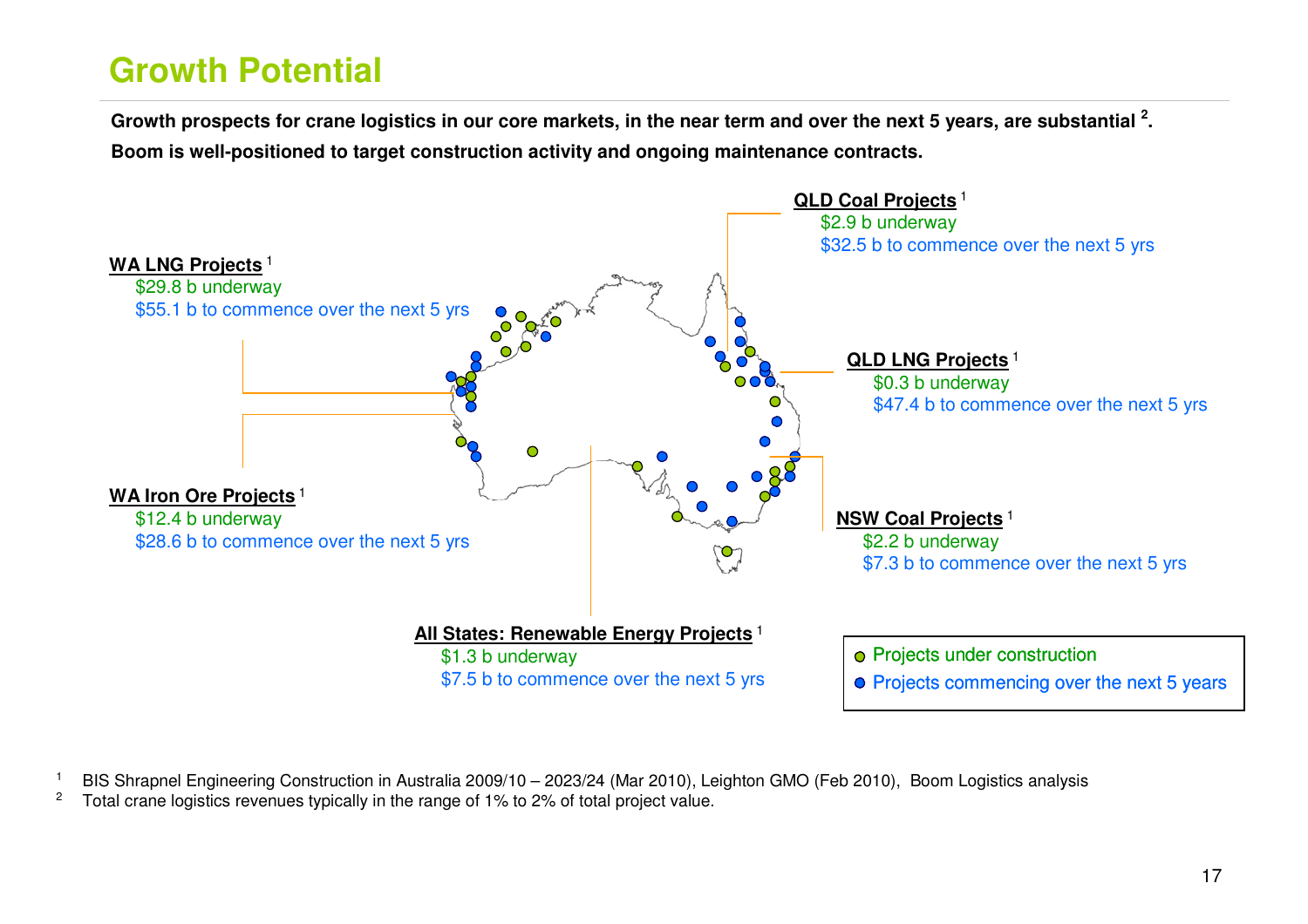**Recent contract wins demonstrate the strength of our value proposition and our customer relationships in high-growth markets.** 

| <b>Announcement</b><br><b>Date</b> | <b>Customer</b>                                                 | <b>Contract Term</b>                                          | <b>Contract Highlights</b>                                                                                                    |
|------------------------------------|-----------------------------------------------------------------|---------------------------------------------------------------|-------------------------------------------------------------------------------------------------------------------------------|
| Dec 09                             | <b>TDK Joint Venture</b><br>Gorgon Project (WA)                 | 15-month contract with a<br>12-month option to<br>extend      | Crane logistics for the Barrow Island Construction Village<br>Revenue c. \$4m over 15 months                                  |
| Dec 09                             | Newmont Boddington<br>Gold (WA)                                 | 3-year contract                                               | Crane logistics for general maintenance and shutdown<br>programs                                                              |
| Dec 09                             | Sandvik Mining and<br>Construction (NSW)                        | 8-month project                                               | Port Waratah Coal Services 3XP expansion project<br>Fully utilised 750t crawler and operator for project duration             |
| Feb 10                             | Rio Tinto Iron Ore<br>(WA)                                      | 3-year contract with 2<br>further 3-year options to<br>extend | • Revenue c. \$20m over 3 years<br>Crane logistics for shutdown and maintenance programs<br>across 10 major mining operations |
| Jun 10                             | Anglo American<br><b>Metallurgical Coal</b><br>Operations (QLD) | 3-year contract                                               | Revenue c. \$6m over 3 years<br>Crane logistics for general maintenance and shutdown<br>programs                              |
| <b>Jun 10</b>                      | <b>BP Kwinana Refinery</b><br>(WA)                              | 3-year contract                                               | Crane logistics for major shutdown and maintenance<br>programs                                                                |
| <b>Jun 10</b>                      | <b>BHP Billiton Iron Ore</b><br>(WA)                            | 3-year contract with 2<br>further 2-year options to<br>extend | Revenue c. \$35m over 3 years<br>Crane logistics for shutdown and maintenance programs<br>in Port Hedland                     |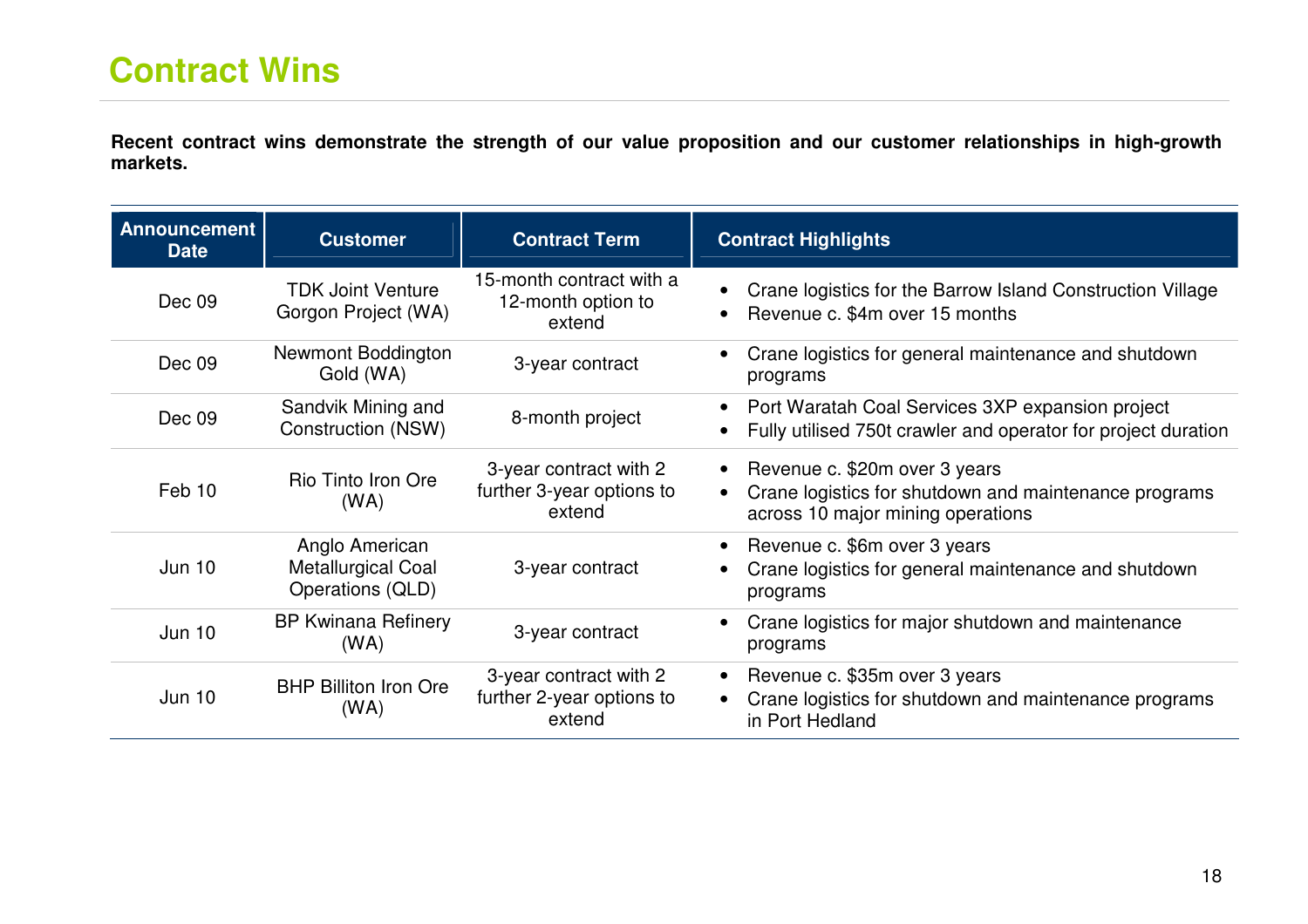### **FY11 Priorities**

| <b>RESHAPE THE</b><br><b>BUSINESS</b>                                 | Drive crane logistics growth in industrial services and major project development<br>markets<br>Redeploy fleet to maximise revenue and returns<br>Manage non-core businesses for cash                                                                           |
|-----------------------------------------------------------------------|-----------------------------------------------------------------------------------------------------------------------------------------------------------------------------------------------------------------------------------------------------------------|
| <b>DRIVE PROFIT</b><br><b>IMPROVEMENT AND</b><br><b>RETURNS</b>       | Drive operational improvements in<br>$\circ$ Maintenance management<br>Labour cost management<br>$\circ$<br>Working capital management<br>$\circ$<br>Indirect costs<br>$\Omega$<br>Continue to focus on return on capital disciplines in the fleet              |
| <b>INVEST IN GROWTH</b>                                               | Invest in fleet mix to address market demand in resources, energy, utilities and<br>major infrastructure projects                                                                                                                                               |
| <b>INVEST IN PEOPLE,</b><br><b>CAPABILITIES AND</b><br><b>CULTURE</b> | Continued focus on safety culture and capability<br>On-going investment in training<br>Continue to enhance management talent pool<br>Next phase of system and process improvements: operational and financial<br>management, payroll and labour cost management |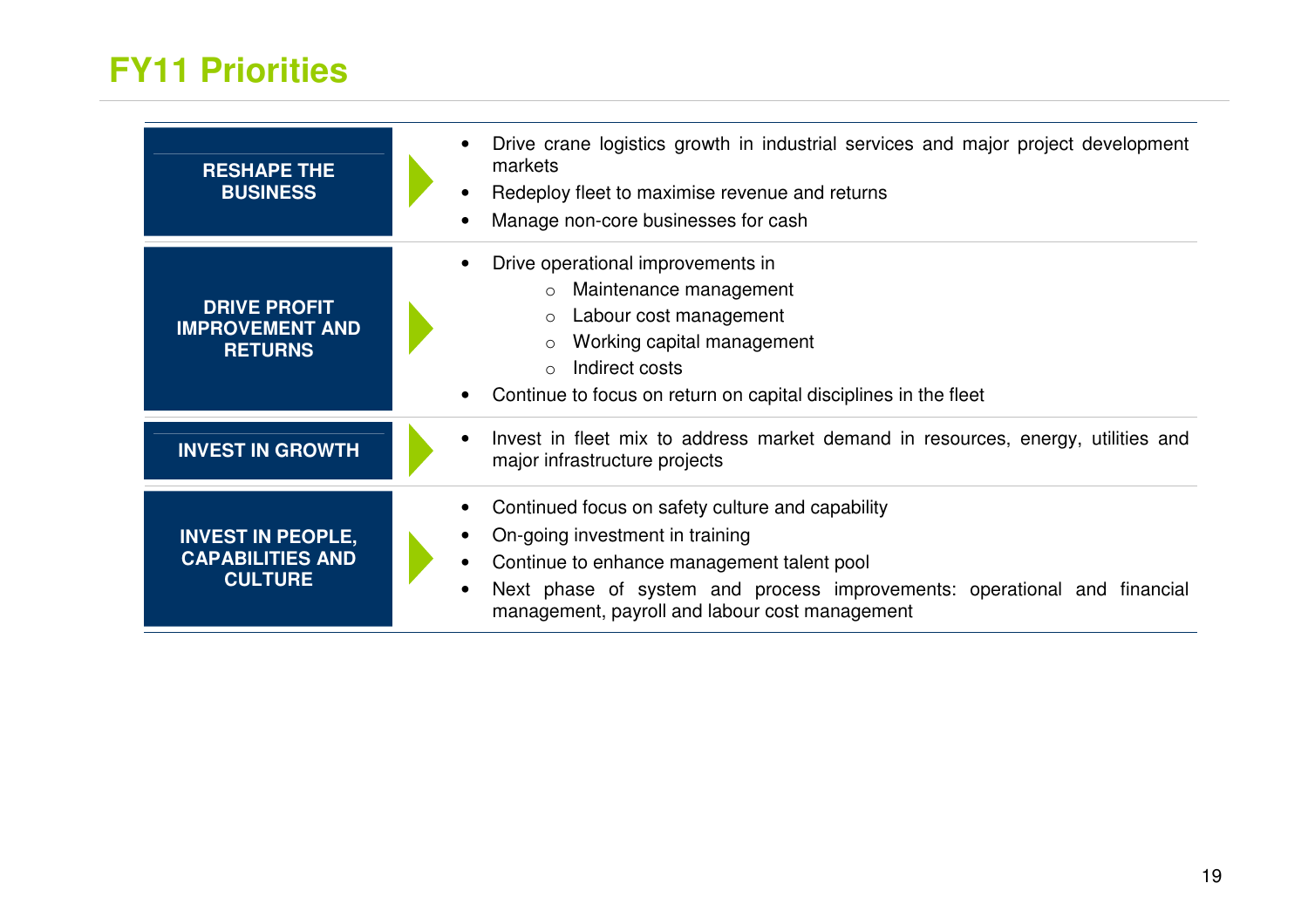### **Outlook**

**Boom expects a continuation of the recovery experienced in Q4 FY10, including:** 

- improved utilisation of the existing asset base;
- flow through of significant new contracts;
- price recovery over time; and
- further redeployment of assets to benefit from its restructuring in underperforming sectors.

**Boom will continue to focus on key growth markets where its value proposition is strong:** 

- resources (coal, iron ore, LNG, etc);
- energy;
- utilities; and
- infrastructure.

**Boom is seeing continued strong pipeline conversion in its industrial services and major project development markets.** 

**Supported by its strengthened balance sheet, Boom will continue to invest in strategic equipment to support growth.**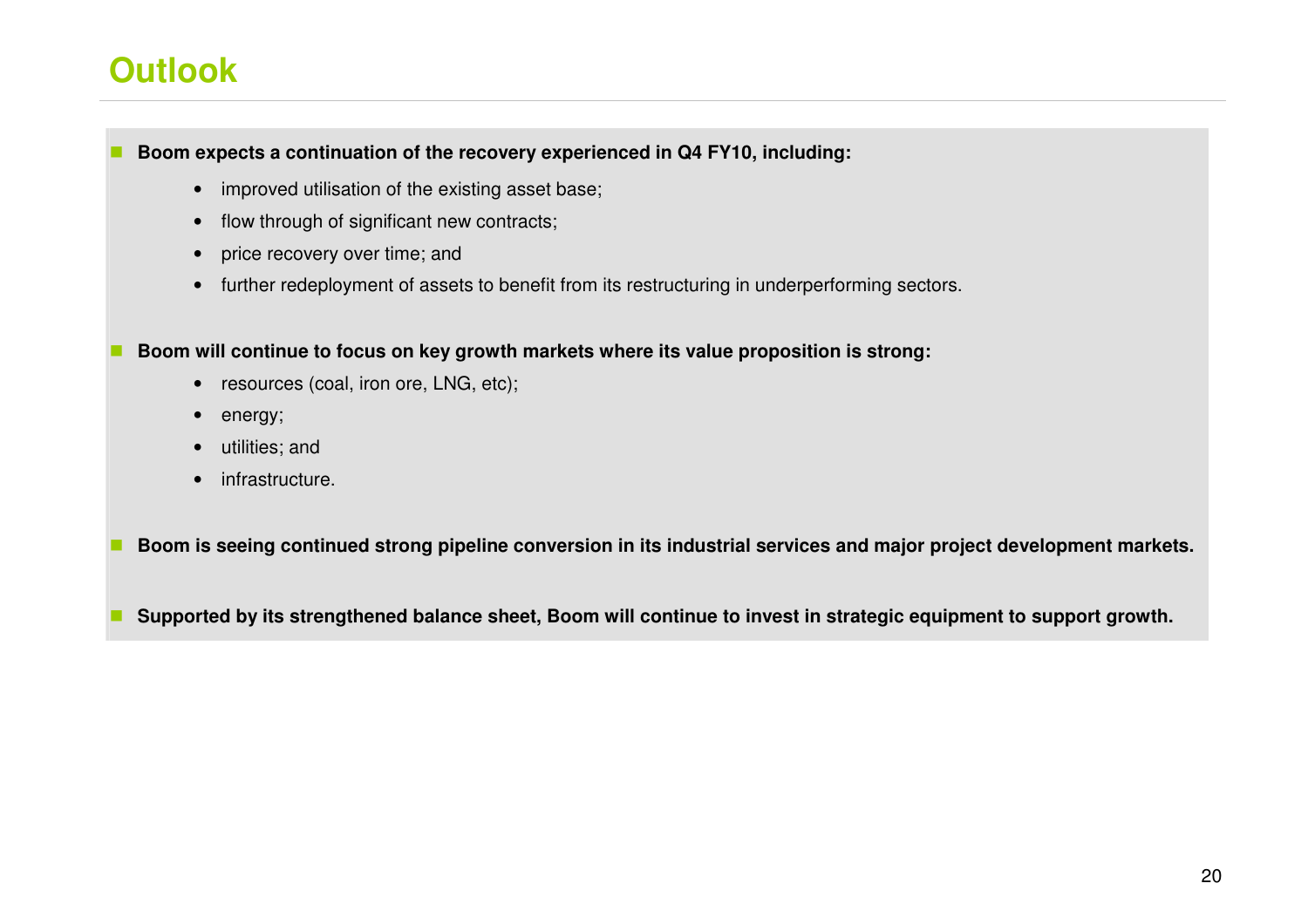



Investor enquiries:

**Brenden Mitchell** Managing Director and Chief Executive Officer

03 9207 2500

**Iona MacPherson** Chief Financial Officer and Company Secretary

03 9207 2500